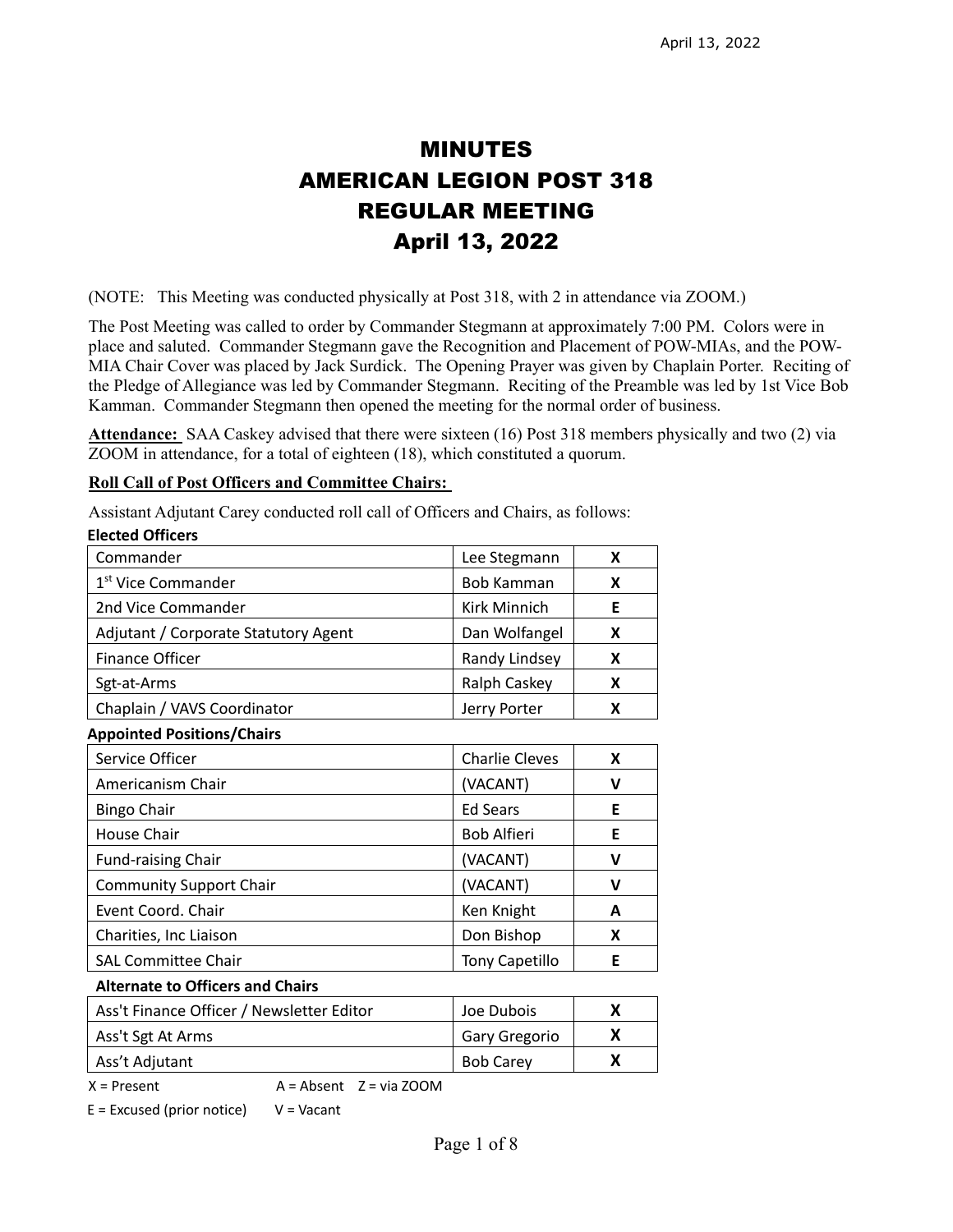**Minutes:** Assistant Adjutant Carey noted that the Post Meeting Minutes from the March 8, 2022 meeting were posted in Post Meeting Minutes Binder in club room, distributed to all E.C. members, and sent to Post Web-Master for posting on Post web-site. *Upon motion made (Carey), and seconded (Kamman), motion to approve the Minutes passed unanimously.* 

**Executive Committee Notes:** Assistant Adjutant Carey advised that the March 30, 2022 E.C. Meeting Minutes, in full printed format, had been placed in the E.C. Meeting Minutes binder in the clubroom bookcase, and distributed to all E.C. members, and have been submitted for posting on Post web-site. A summary of noteworthy items or actions from the March 30, 2022 E.C. Meeting were reported as follows**:**

- EC voted to add to the Post calendar SAL Squadron 318 monthly meetings on 1<sup>st</sup> Wednesday of each month, starting April 6, at 7:00 PM in the Post Clubroom, when it is available.
- EC voted to add to the Post calendar Post 318 Annual Award and Recognition Program on Saturday, July 16, 2022 at 7:00 PM.
- EC voted to keep the Post dues for 2023 at \$40, the same as 2022.
- Marketing Chair Minnich agreed to further investigate and make a recommendation whether to proceed with installing Electronic Instant Bingo/Pull-tab Machines.
- EC declined sponsorship for "4th Annual Back the Heroes Rumble" Car Show, Baseball Game, etc. August  $6<sup>th</sup>$ , at Batavia Township Park due to insufficient funds at this time.
- CI agreed to donate \$100 to the Turpin High School After-Prom activities, as it was in the CI budget.
- CI agreed to donate \$25 to the Memorial Day Foundation for the Memorial Day Wreath Program, as it was in the CI budget.
- FO Lindsey reported the TV and Internet upgrade with Spectrum is operational.
- $\bullet$  2<sup>nd</sup> Vice Minnich reported the security cameras are installed, and the wiring is being completed.
- EC voted to make the following revisions as recommended by Adjutant Wolfangel to include provision for SAL:
	- Post Constitution Article XVI Section 2: Expand to include further details of eligibility for SAL membership
	- Post Business Plan:
		- Section III, Commander Appointed Chairpersons: Add SAL Squadron 318 Advisor
		- Section IV, Post Committees: Add Sons of The American Legion (S.A.L.) Advisory Committee
	- Adopt the SAL Organizational Administrative Structure diagram
- Commander Stegmann called for nominations for Post officers for 2022-2023; he polled the officers in attendance and determined that all are willing to continue in their present positions, and thus are nominees; Bob Carey will be a nominee for Adjutant.
- Adjutant Wolfangel reported on two EC Email votes:
	- E.C. Email Vote taken on March 5, 2022 regarding authorization for Finance Officer to execute a change of Post "Internet and expanded TV Service from Cinti Bell to Spectrum at rate of \$163.94 per month, effective March 28, 2022". Vote was unanimously in favor in 9 of 12 possible responses. There were 3 members that did not respond to vote request
	- E.C. Email Vote taken on March 22, 2022 regarding "should there not be any, or insufficient contributions/sponsorships to reimburse Porter for \$700 personally expended by him to pre-register two additional local girls for Girls State, that funds from the Post 318 funds will be utilized to reimburse Porter for all, or any portion of his personal expenditure up to the maximum of \$700." Vote was unanimously in favor in 11 of 12 possible responses. There was 1 member that did not respond to vote request.
- CI Liaison Bishop reported the Post has a new portable digital sign donated by Andy Pappas; Bishop will work with Kamman and Minnich to program the sign, install an antenna, etc.
- EC voted to authorize payment to the Karaoke DJ \$125 per week through April, which is \$525 for the 4 Thursdays in April.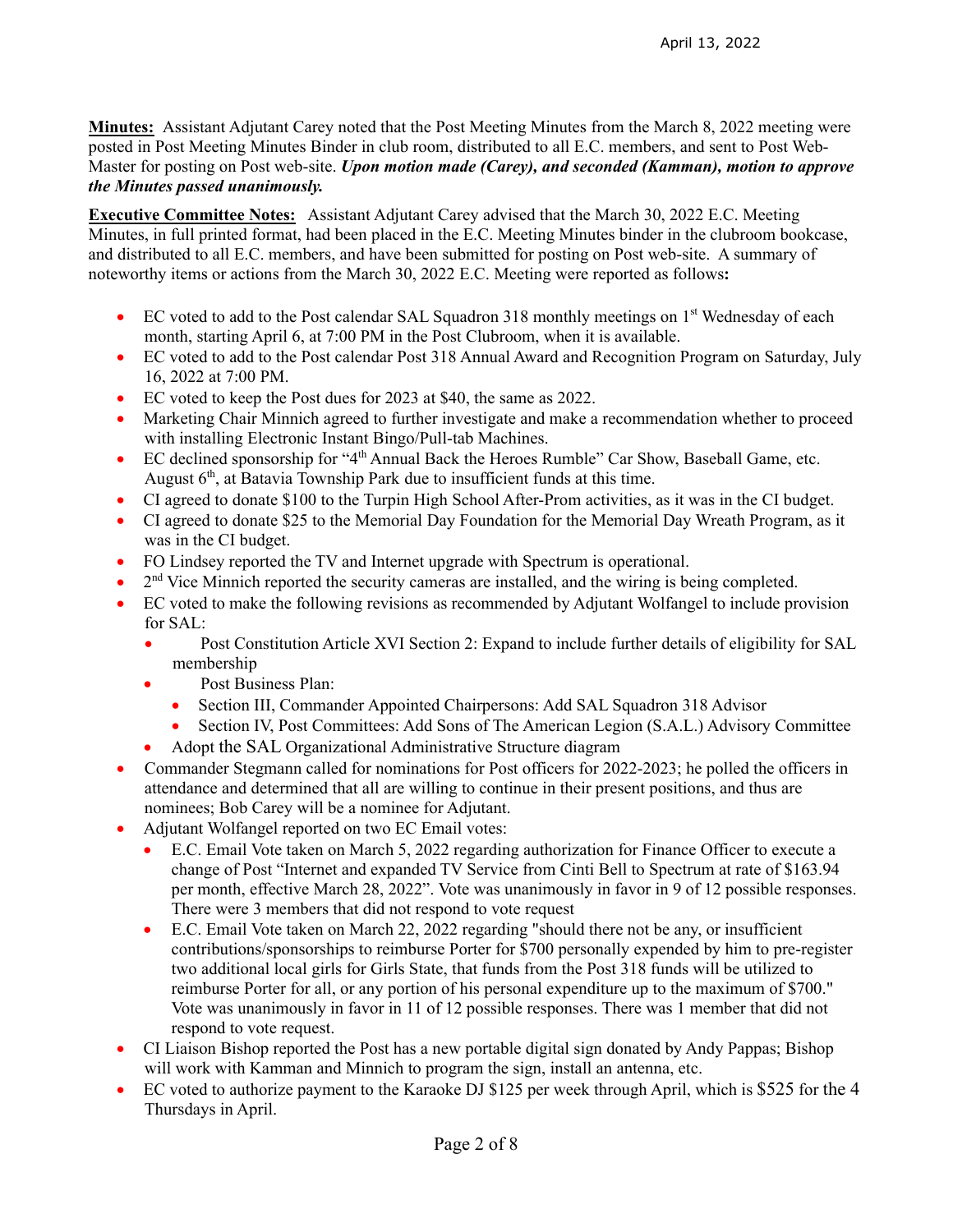EC voted to accept the following changes to the Post Beverage/Concession menus: Add Sam Adams and Budweiser beers Add buckets of beer (5 beers of the same brand) at \$2 discounts from the individual prices Add a flavored seltzer Change from Barefoot to Woodridge wine Eliminate Pepsi products from the menus Raise price of small bags of chips to \$1 from \$0.75 Add large snack bags for \$2

#### **Finance Report:**

Finance Officer Lindsey submitted a written Post Financial Report, as of April 13, 2022, and provided Adjutant with copy for filing, included with these Minutes, and provided copies to members in attendance at this meeting. He reviewed financial data contained within the submitted report, and in addition noted all bills are currently paid.

The checking account balance has recovered to pre-pandemic levels.

Bingo and hall rentals are the only significant future fund raisers; they have been doing very well thus far this year.

#### *Upon Motion (Caskey) to accept the Finance Report, subject to audit, and second (Surdick), motion passed unanimously.*

Adjutant advised a copy of the financial report would be placed on file along with the Post Meeting Minutes in Post Meeting Minutes Binder in Post Club Room, for individual review, or may be provided upon individual request.

#### **Membership Report:** (Chair - 1<sup>st</sup> Vice Commander)

Chair Kamman submitted written report to Adjutant Wolfangel for filing, and reported as follows:

Our membership is now 174, thanks to 2 new members and 6 transfers.

- 5 members have still not renewed; their access cards have not been canceled.
- 12 members whose dues was pre-paid by the Post have not yet paid their dues.
- 14 members with April birthdays were recognized.

Post Activities Report: (Chair - 2<sup>nd</sup> Vice Commander).

Chair Minnich emailed his report to Adjutant Wolfangel, who reported as follows:

- Calendar is up to date as well as the webpage.
- Marketing meeting is on April 19 at 7:00 pm in Clubroom
- He plans to research Bingo machines when he gets back next week prior to EC. As well as call the lady who left message on machine about Civil War show. He also received email from Anderson Township regarding Memorial Day, which he will get back to on his return Monday.

 **Adjutant Reports and Correspondence:** Adjutant Wolfangel advised following correspondence of consequence and interest to Post members, or requiring Post action, were received since last meeting:

Correspondence Received:

- Email from 4<sup>th</sup> District regarding Mission Blue Grant Application Deadline *To F.O. Lindsey and EC. Members*
- Email from 4th District regarding pool and euchre information. *Posted on BB.*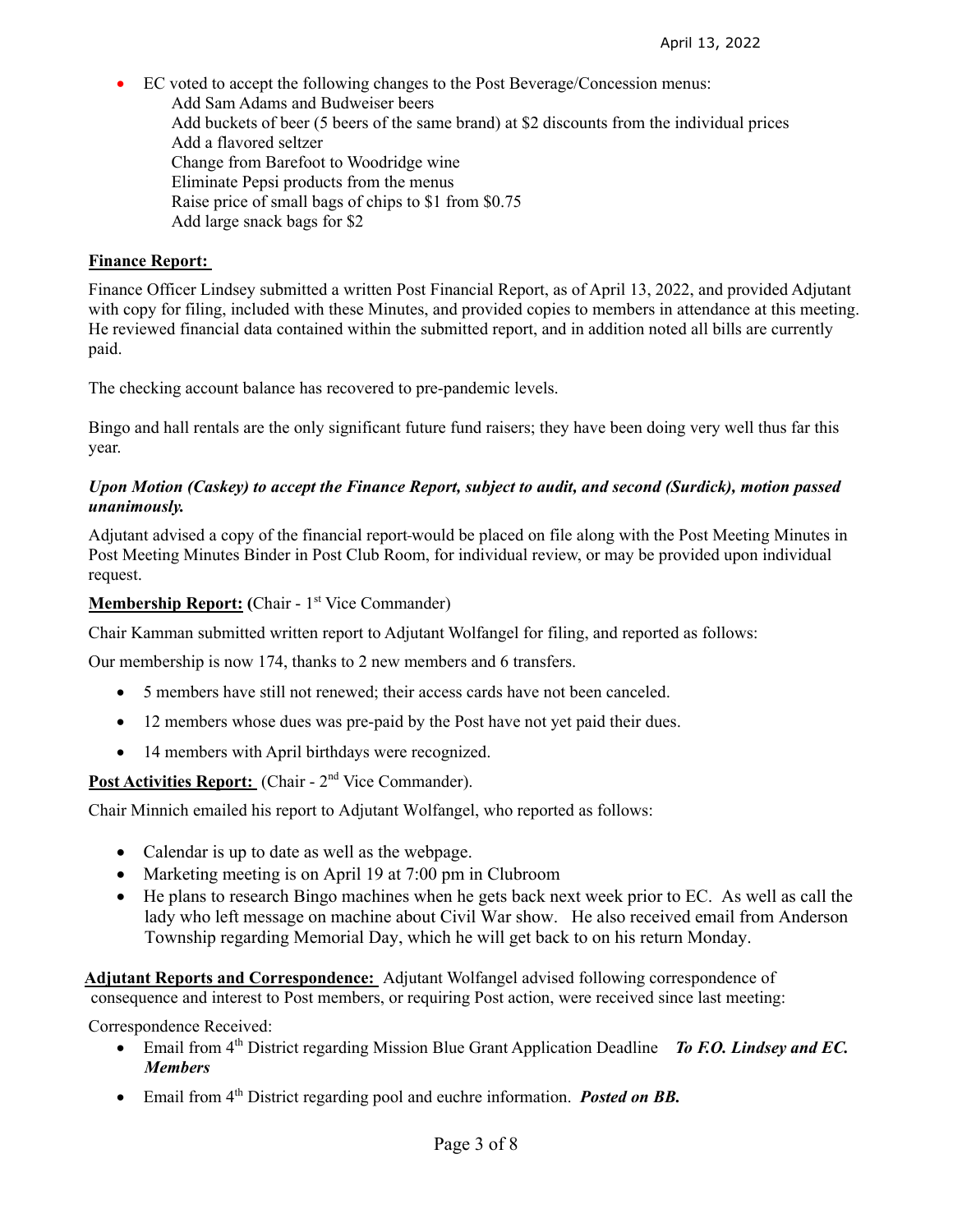- Email from 4th District regarding SAL Spring Conference held on 4/3/22 at Post 72. *Was attended by Randy Lindsey and SAL Commander Chris Short.*
- Flyer from Clermont County Veterans' Service Office regarding Veterans Appreciation Luncheon May 17, 11:00-1:00, at Tri-State Warbird Museum. *Posted on BB.*
- National Legion Legislative Division Weekly Reports: *Distributed to E.C. and Posted on BB*
- Email response from Ohio Legion requiring more information for the Mission Blue Grant Application. *To F.O Lindsey.*
- Request for donation to Joseph House Golf Outing. CI Liaison Bishop noted that there was \$300 in the CI budget for Joseph House, including \$100 for a Golf Outing "Hole Sponsorship", which will be made; no vote needed.
- Request for donation to 4<sup>th</sup> District Past Commander's Pin/Gift. CI Liaison Bishop noted a donation of \$25 is in the CI budget and will be made; no vote needed.
- Request for sponsorship of 2022 Anderson Independence Day Parade. Adjutant Wolfangel noted that Steve Sievers of Anderson Township confirmed that we have a carryover of our previous \$125 sponsorship contribution, so we are reportedly covered for the 2022 parade sponsorship.
- Resolution from Post 72 in Support of Jerry Perry seeking election to 4th District Commander: *Posted on BB*
- Resolution from Post 199 in Support of Al Buxton seeking election to 4th District 1st Vice Commander: *Posted on BB*
- Contribution check in amount of \$300 from Anderson Township toward Post Memorial Day activity expenses: *To F.O. Lindsey.*
- Delegate Designation Form for 4th District Convention May 15 at Post 72: *Post is entitled to up to three delegates plus alternates based upon our current 174 membership. Dan Wolfangel and Lee Stegmann will attend; a third delegate, if any, needs to be named by the deadline of May 6.*
- Request for donation of money and/or supplies to *Cincy4Ukraine*, a charitable organization to help the Ukrainian Army. *This opportunity would be for individual members to consider; Bishop noted that SAL may consider holding a fund-raiser. To be posted on BB, inserted in Newsletter, and emailed to Post membership.*

Outgoing Correspondence:

- Email congratulating the winners of the Law and Order awards, and inviting them to attend the presentation of the awards at the  $4<sup>th</sup>$  District Spring Conference May 15.
- Annual Post Data Report filed with Dept. of Ohio, inclusive of validation of Post logistical info and noting 2022-2023 dues set at \$40.

Adjutant Wolfangel reported he is working on the annual Consolidated Post Report to be submitted to Department of Ohio, and also the Certification of the Post Officers and Committee Chairs.

**Chaplain's Report:** (VAVS Chair - Chaplain):

Chaplain Porter gave his report on ill and recuperating Post members and their families.

Chaplain Porter indicated he will not be a candidate for Chaplain in the May election of officers.

#### **Committees and Liaison Reports:**

**Americanism Committee:** (Chair – VACANT).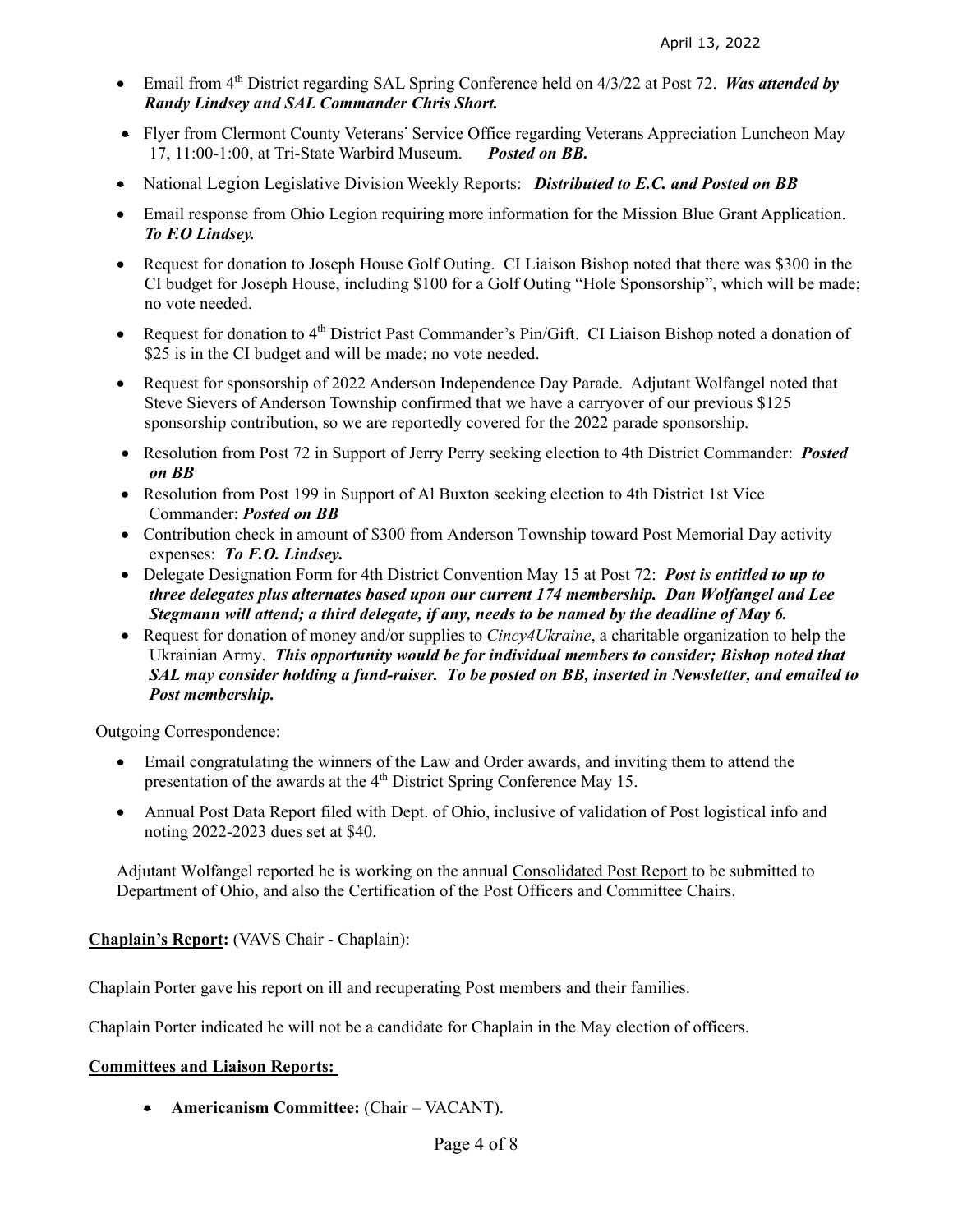Chaplain Porter reported:

- The Legion Scholarship Applications have to be received at the Post by April 30.
- The Post has 7 students going to Buckeye Boys and Girls State, and will need to apply for a refund of the registration for the boy student who has withdrawn his participation.
- **Community Support & Recognition Committee:** (Chair VACANT).

Adjutant Wolfangel noted again that the 4<sup>th</sup> District Law & Order Awards will be presented at the 4<sup>th</sup> District conference on May 15.

**Service, Veterans Affairs, Economic & Legislation Committee:** (Chair - Service Officer)

No report.

**VAVS Coordination Committee:** (Chair Chaplain Porter)

Porter advised there is still no scheduling of VAVS activity.

**Bingo Committee** (Chair Ed Sears)

In the absence of Chair Sears, FO Lindsey reported that Bingo contributed \$4,000 to the Post in March, which was above the target of \$2,400, indicating that Bingo is doing very well.

Adjutant Wolfangel stated that Bingo still needs a fourth caller. He indicated that member Eric Howland worked with him at Sunday's Bingo, and may be a candidate for caller.

**Fund-Raising Committee**: (Chair – VACANT).

Chaplain Porter noted the Fish Frys are going well.

Adjutant Wolfangel provided the following update on "Karaoke Thursdays" Event, which began March 3:

Our activities and proceeds for the sixth night (April 7) of "Karaoke Thursdays" was improved considerably. We continued to have numerous repeat attendees, along with some new faces, all of which stated they like the event and venue and would be back. Gross proceeds were: \$189.50 (Beverage /Snacks / Tips / S-T-P). (Previous high was \$166 in week 4).

Attendance: Started with 10 (non-workers) at 7:30 PM, to a peak of 24, to 7 at close at 11 PM. Of these there were probably a total of 10 to 12 participating singers over the evening.

Thanks to Mike Stringer for tending bar with assistance from SAL Cmdr Chris Short, and to my wife (Ruth) and my daughter Kerri for handling S-T-P, all of who also helped with with cleanup and converting for fish fry line at end of night.

As was noted previously in my report, our Karaoke DJ, who spends about 5 hours total between set up, DJing and tear down, and is using all of his equipment, and has worked the first 5 events for just his tips, received his first paycheck last night (\$125), thanks to the E.C. who at their 3/30/22 meeting authorized the payment going forward during the trial period. This expense, of course as was expected, impacted our net profit for 4/7/22, however we still made a profit of approximately \$53 for the night. Going forward, this is going the right direction for the minimum of \$60 profit per night that the E.C. set as a yardstick for the event.

With a look in hindsight, due to the cooperation of our DJ working for tips first five weeks (saving us \$625), the overall event over the six week period has produced \$594.72 in estimated net profit to the Post. While the climb for profit will be much more difficult going forward, with the expense of now paying the DJ, it hopefully will continue to improve as attendance hopefully continuing to escalate, resulting in increased revenue. Only time will tell.

**Event Coordination Committee:** (Chair – Ken Knight)

Page 5 of 8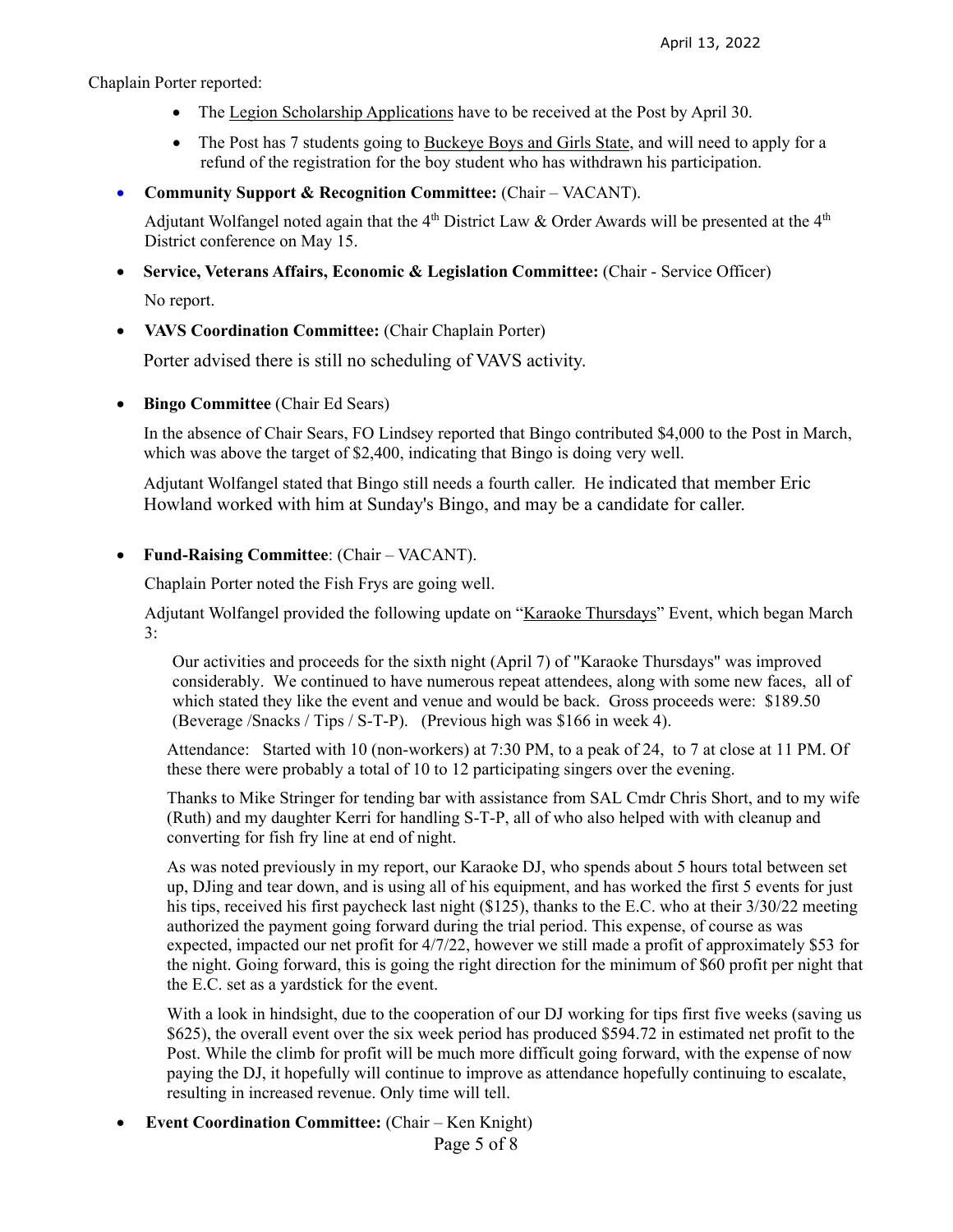No report.

**House Committee:** (Chair – Bob Alfieri).

No report.

**Public Relations / External Communications Committee:** (Chair – Adjutant).

No report of anything new.

• **Internal Communications Committee:** (Chair 2<sup>nd</sup> Vice or Joe Dubois)

Editor Dubois confirmed the newsletter will be issued by May 1, to comply with the requirement that the slate of candidates for Post officers has to be published at least 10 days before the election, which will be May 11. Adjutant Wolfangel confirmed he will provide the slate to Don Bishop by April 28.

**Uniformed Ceremonies Committee:** (Chair - Sgt.-At-Arms):

Chair Caskey reported:

- He expects to make the Joseph House delivery tomorrow, April 14.
- Gift to the Yanks are collected in the container in the Club Room, and he will make the delivery by May 31.
- He called for members to sign up to participate in the Memorial Day breakfast at the Post, the cemetery ceremonies, and the Anderson Township Bell Ceremony. There will not be a bus. 2<sup>nd</sup> Vice Minnich will be handling the Bell ringing for the Bell Ceremony at noon, as Bishop will be out of town.
- **Charities, Inc. Committee**: (Chair Don Bishop)

Chair Bishop reported the following:

- C.I. Financial Report was provided (prepared by C.I. Treasurer Walt Geil). Copy of provided report to be filed with these Minutes in Post Meeting Minutes binder.
- Forest Hills Schools will participate in our **Poppy Day** event; it will probably be week of May 16; there will be competition among the classes in the 6 elementary schools; he will need 6 volunteers (one per elementary school) to be at the schools during lunch to pass out the poppies and collect the donations. FO Lindsey noted First Financial has a coin counting machine that does not charge a fee. Chair Bishop is working on how to get the poppies distributed to the Anderson Township community.
- **Capital Projects (If any):** (Chair ):

None.

**Marketing Committee:** (Chair **-** Kirk Minnick**)**:

In the absence of Chair Minnick, Adjutant Wolfangel reported the following:

- The next meeting is Tuesday, April 19, 2022, at 7:00 PM.
- Fitch Choir is April 20, doors open at 6:00 for social in Clubroom. Everyone is welcome to bring snacks to share. Kirk talked with 2nd Vice of Post 484 (Bob) and Post 72 (Jake) who sent the information out to their members. The show will start at 7:00 in main hall. Flyer is posted in Clubroom.
- Cinco de Mayo Post social on April 30. Starts at 4:30 in Clubroom. Post will provide meats and fixings for tacos, burritos, etc. please rsvp how many and what appetizer or dessert you will bring. Flyer is posted in Clubroom.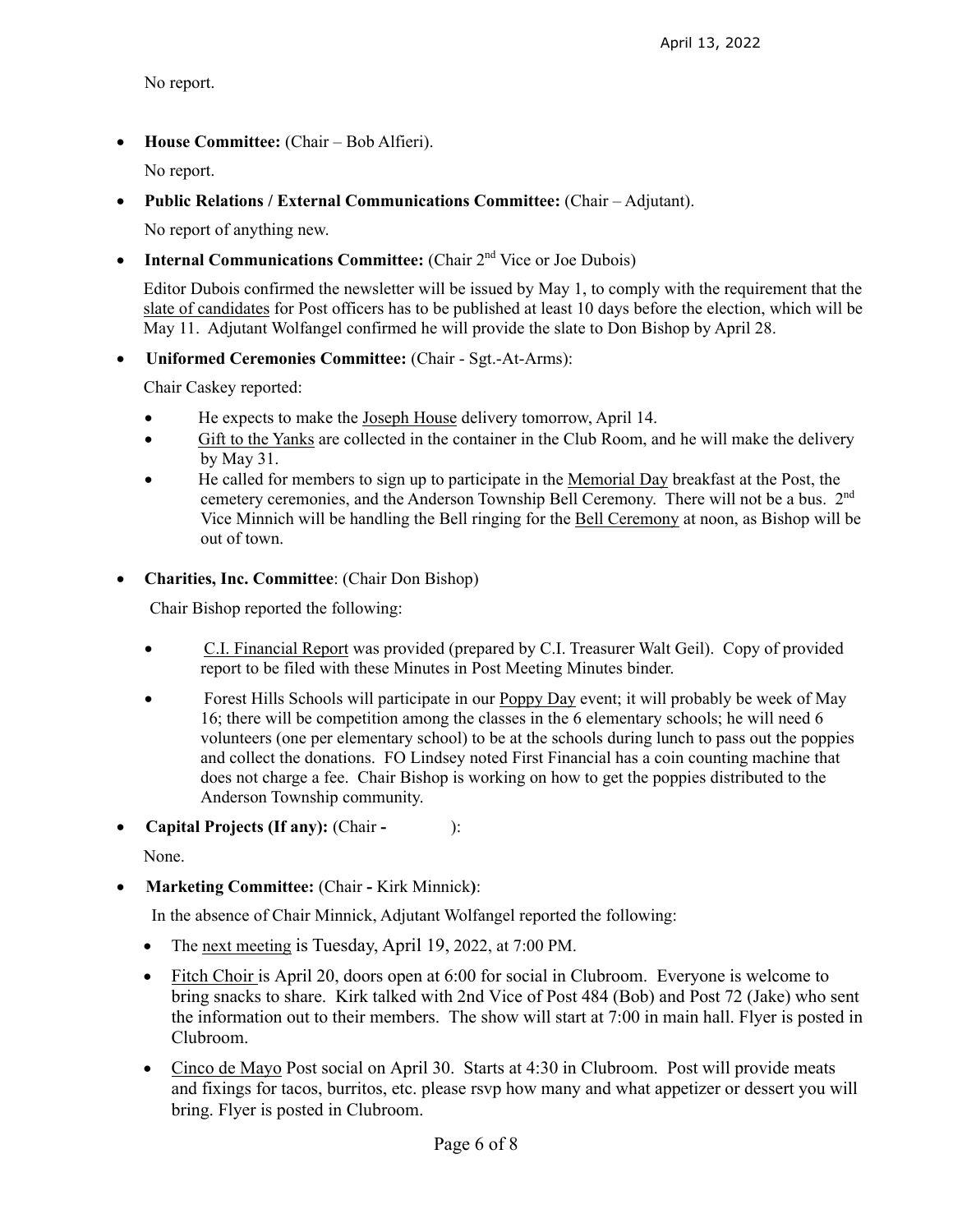Kirk will be sending out mail chimp and Facebook on both events tomorrow, April 14.

# **Hamilton County Council (HCC) Report / Items:**

No report.

# **4th District Report / Items**:

Adjutant Wolfangel reminded about the  $4<sup>th</sup>$  District Conference May 15 at Post 72; the 4<sup>th</sup> District's Law Enforcement Officer of the Year and the Firefighter of the Year awards will be presented. The Post qualifies to send three delegates; two have committed to attend, so far.

## **Dept. of Ohio Report / Items:**

Adjutant Wolfangel reminded about the Dept. of Ohio Convention July 1-3 at the Hilton Cincinnati Netherland Plaza; he expects to receive the Convention information packet in the next few days. The deadline for registration is May 29. The discounted room rate is \$129/night plus tax.

## **Old Business:**

#### Nominations Committee Report:

Adjutant Wolfangel conducted the call for nominations for the Post officer positions for 2022-2023, as follows:

Position of Post Commander: Lee Stegmann is a candidate; there were no additional nominations from the floor.

Position of Post 1<sup>st</sup> Vice Commander: Bob Kamman is a candidate; there were no additional nominations from the floor.

Position of Post 2<sup>nd</sup> Vice Commander: Kirk Minnich is a candidate; there were no additional nominations from the floor.

Position of Post Adjutant: Bob Carey is a candidate; there were no additional nominations from the floor.

Position of Post Finance Officer: Randy Lindsey is a candidate; there were no additional nominations from the floor.

Position of Post Sergeant-at-Arms: Ralph Caskey is a candidate; there were no additional nominations from the floor.

Position of Post Chaplain: No Nominee. There were no nominations from the floor.

Adjutant Wolfangel declared all nominations closed; however, will keep the Chaplain nomination open while former Chaplain Heberly is contacted to determine if he may be interested in the position.

#### SAL Update:

Adjutant Wolfangel reported:

- The SAL charter application will be submitted for approval soon, with about 20 members.
- The amendments to the Post Constitution, By-Laws, and Business Plan to include the SAL Squadron were approved at a previous EC meeting.

#### Spectrum TV and Internet upgrade: